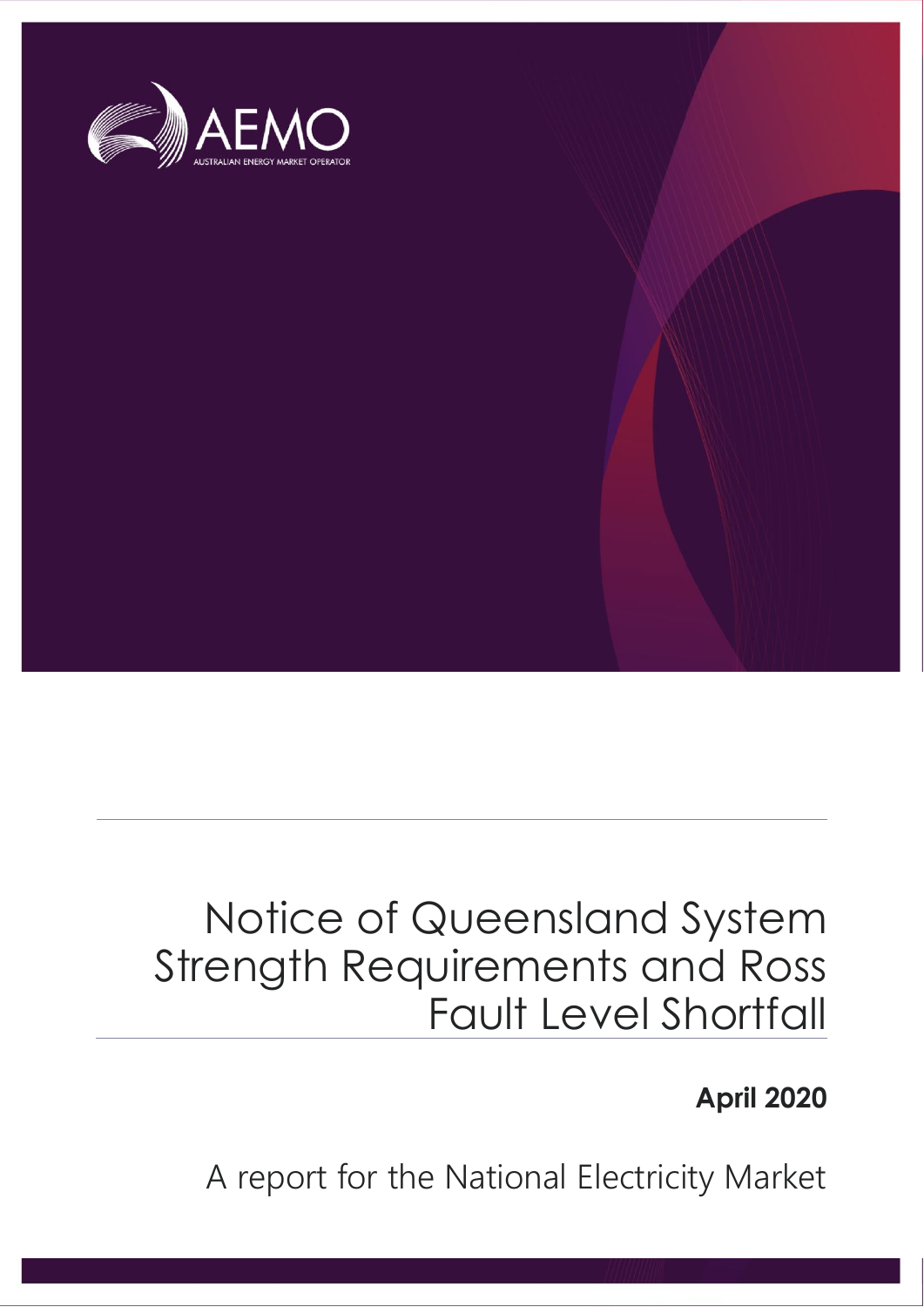# **Important notice**

## **PURPOSE**

This report is a notice of AEMO's determination of system strength requirements for the Queensland region and assessment of a fault level shortfall at the Ross fault level node in Queensland, for the purposes of clauses 5.20C.1 and 5.20C.2(c) of the National Electricity Rules (NER). It has been prepared by AEMO using studies performed using information available at 3 April 2020.

## **DISCLAIMER**

This document or the information in it may be subsequently updated or amended. This document does not constitute legal or business advice, and should not be relied on as a substitute for obtaining detailed advice about the National Electricity Law, the National Electricity Rules, or any other applicable laws, procedures or policies. AEMO has made every effort to ensure the quality of the information in this document but cannot guarantee its accuracy or completeness.

Accordingly, to the maximum extent permitted by law, AEMO and its officers, employees and consultants involved in the preparation of this document:

- make no representation or warranty, express or implied, as to the currency, accuracy, reliability or completeness of the information in this document; and
- are not liable (whether by reason of negligence or otherwise) for any statements or representations in this document, or any omissions from it, or for any use or reliance on the information in it.

## **VERSION CONTROL**

| Version | Release date | Changes         |
|---------|--------------|-----------------|
| 1.0     | 9/4/2020     | Initial release |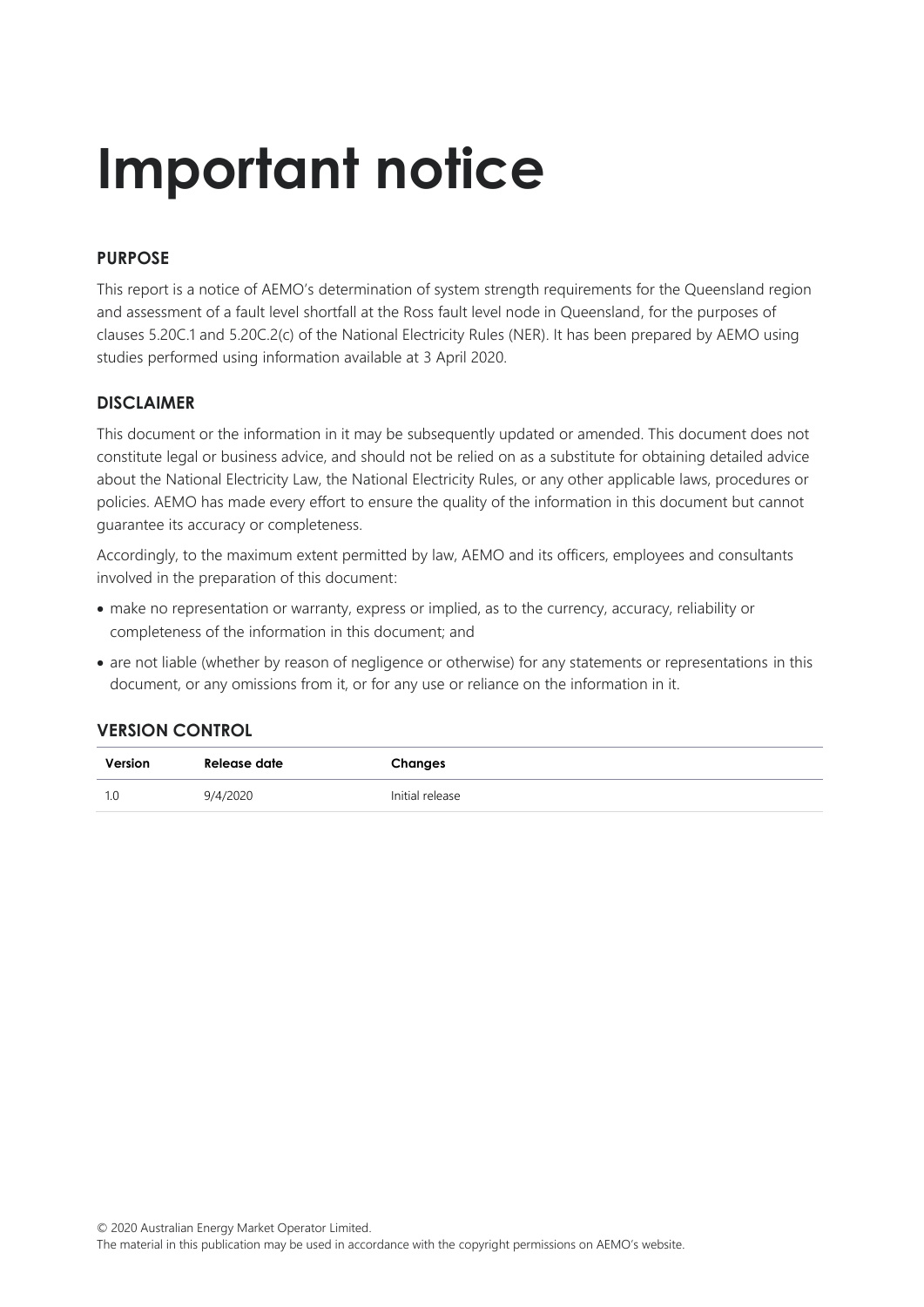# <span id="page-2-0"></span>**Executive summary**

System strength is a critical requirement for a stable and secure power system. A minimum level of system strength is required for the power system to remain stable under normal conditions and to return to a steady state condition following a system disturbance. System strength relates to the power system voltage waveform and, among other things, can impact the stability and dynamics of control systems used in inverter-based resources<sup>1</sup>. Under the National Electricity Rules (NER), system strength is represented by the three-phase fault level at designated fault level nodes.

This document determines the minimum system strength requirements in the Queensland region of the NEM and notifies a fault level shortfall at the new Ross node.

## **Determination of Queensland system strength requirements including Ross fault level node**

AEMO has applied the System Strength Requirements Methodology<sup>2</sup> (Methodology) to determine the Queensland fault level nodes and their minimum three phase fault levels for 2020. These replace the 2018 system strength requirements for the region, and are listed in Table 1.

The most significant change in the system strength requirements since 2018 is the replacement of the Nebo 275 kilovolt (kV) fault level node with the Ross 275 kV node. In consultation with Powerlink, AEMO has determined that Ross 275 kV is a better representation for system strength conditions in North Queensland compared to Nebo 275 kV, because it:

- is electrically closer to the smaller gas-fired and hydro synchronous generation in North Queensland, and
- has a higher level of inverter-connected generation connections nearby.

## **Fault level shortfall assessment including Ross fault level node**

AEMO has assessed whether there is or is likely to be a fault level shortfall in the Queensland region, and a forecast of the period over which any fault level shortfall might exist.

As a result of its assessment, AEMO declares an immediate fault level shortfall of 90 megavolt-amperes (MVA) at the Ross 275 kV fault level node. AEMO projects that, if not addressed, this fault level shortfall will continue beyond 2024-25.

Addressing the shortfall will allow the network's operational requirements to be met and ensure the stable operation of inverter-connected resources. The declaration of this shortfall does not remove the need for generators (when applicable) to mitigate their impact on system strength.

## **Next steps**

This report constitutes AEMO's notice of a fault level shortfall assessment for the Ross node in Queensland under the NER. The NER places responsibility to ensure that system strength services are available to address the fault level shortfall on the System Strength Service Provider, defined as the transmission network service provider (TNSP) or jurisdictional planning body for the region. Powerlink has this role in Queensland.

<sup>1</sup> AEMO, *System strength in the NEM explained,* March 2020, at [https://aemo.com.au/-/media/files/electricity/nem/system-strength-explained.pdf?la=en.](https://aemo.com.au/-/media/files/electricity/nem/system-strength-explained.pdf?la=en)

<sup>&</sup>lt;sup>2</sup> AEMO, System Strength Requirements Methodology and System Strength Requirements and Shortfalls, July 2018, a[t https://www.aemo.com.au/-/media/Files/](https://www.aemo.com.au/-/media/Files/Electricity/NEM/Security_and_Reliability/System-Security-Market-Frameworks-Review/2018/System_Strength_Requirements_Methodology_PUBLISHED.pdf) [Electricity/NEM/Security\\_and\\_Reliability/System-Security-Market-Frameworks-Review/2018/System\\_Strength\\_Requirements\\_Methodology\\_PUBLISHED.pdf.](https://www.aemo.com.au/-/media/Files/Electricity/NEM/Security_and_Reliability/System-Security-Market-Frameworks-Review/2018/System_Strength_Requirements_Methodology_PUBLISHED.pdf)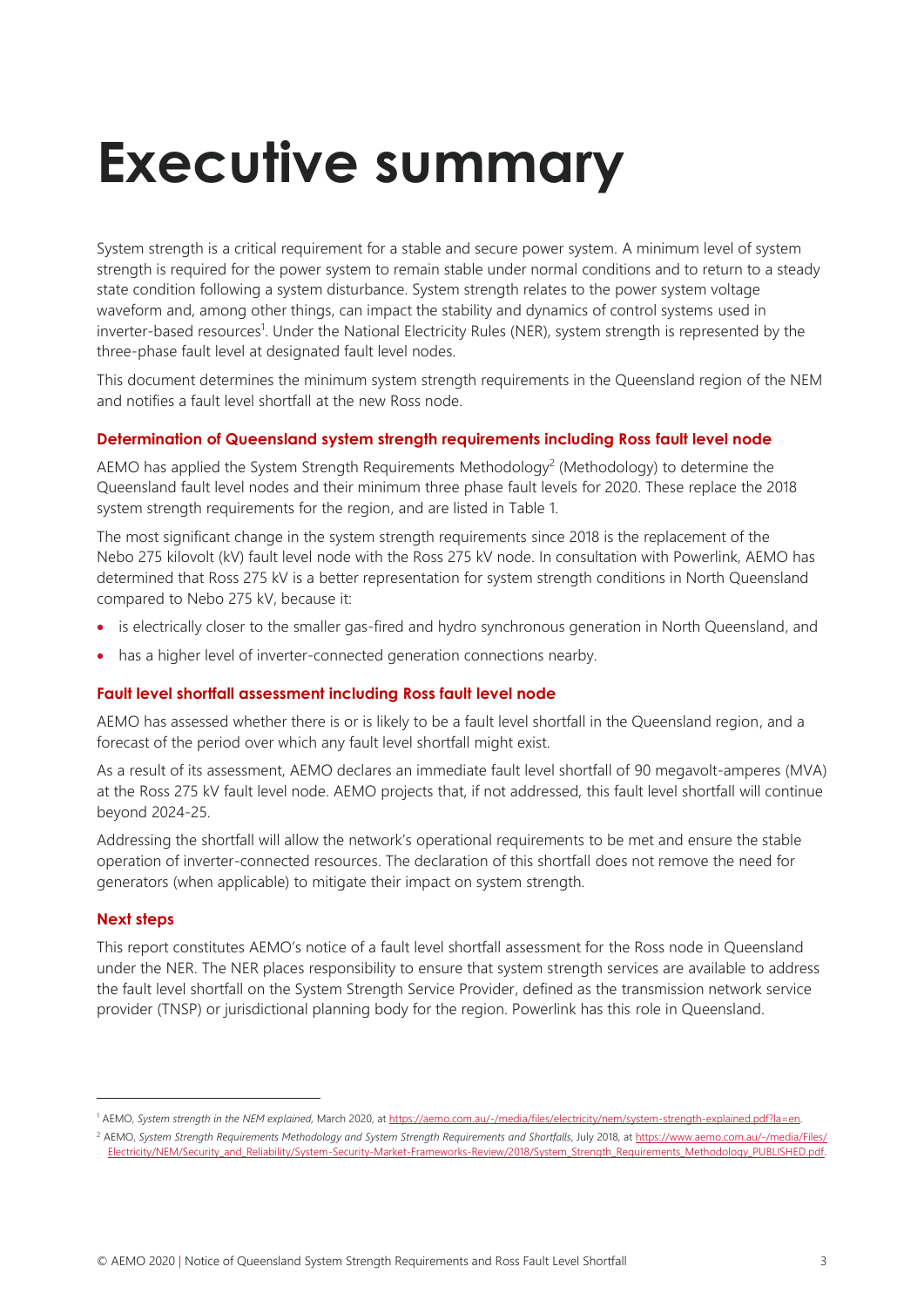In accordance with clause 5.20C.2(c) of the NER, AEMO specifies 31 August 2021 as the date by which Powerlink should ensure that the necessary system strength services to address the fault level shortfall are available.

This report does not address system strength relating to any generation connections, market network service facilities, and alterations to generation systems which are subject to system strength remediation requirements. For those developments, AEMO and the relevant network service provider must consider system strength as part of the connection or alteration process. The System Strength Impact Assessment Guidelines<sup>3</sup> provide more information about treatment of system strength in the NEM.

AEMO is continuing to actively monitor the system strength outlook for Queensland. A number of market and other changes could affect future system strength requirements, such as the operational behaviour of coal-fired power plants in the Queensland region, or any unexpected retirement of synchronous generation units in Queensland.

#### <span id="page-3-0"></span>**Table 1 Queensland 2020 fault level nodes, minimum three phase fault levels and fault level shortfalls (megavolt-amperes [(MVA])**

| <b>Fault level node</b> | 2020 minimum fault level (MVA) (Post-contingency) | <b>Projected fault level shortfall</b> |
|-------------------------|---------------------------------------------------|----------------------------------------|
| Gin Gin 275 kV          | 2,250                                             | <b>No</b>                              |
| <b>Greenbank 275 kV</b> | 3,750                                             | No.                                    |
| Lilyvale 132 kV         | 1.150                                             | <b>No</b>                              |
| <b>Ross 275 kV</b>      | 1,300                                             | New shortfall declared                 |
| Western Downs 275 kV    | 2,550                                             | No.                                    |

<sup>&</sup>lt;sup>3</sup> AEMO, System strength impact assessment guidelines, Effective 1 July 2018, a[t https://www.aemo.com.au/energy-systems/electricity/national-electricity](https://www.aemo.com.au/energy-systems/electricity/national-electricity-market-nem/system-operations/system-security-market-frameworks-review)[market-nem/system-operations/system-security-market-frameworks-review.](https://www.aemo.com.au/energy-systems/electricity/national-electricity-market-nem/system-operations/system-security-market-frameworks-review)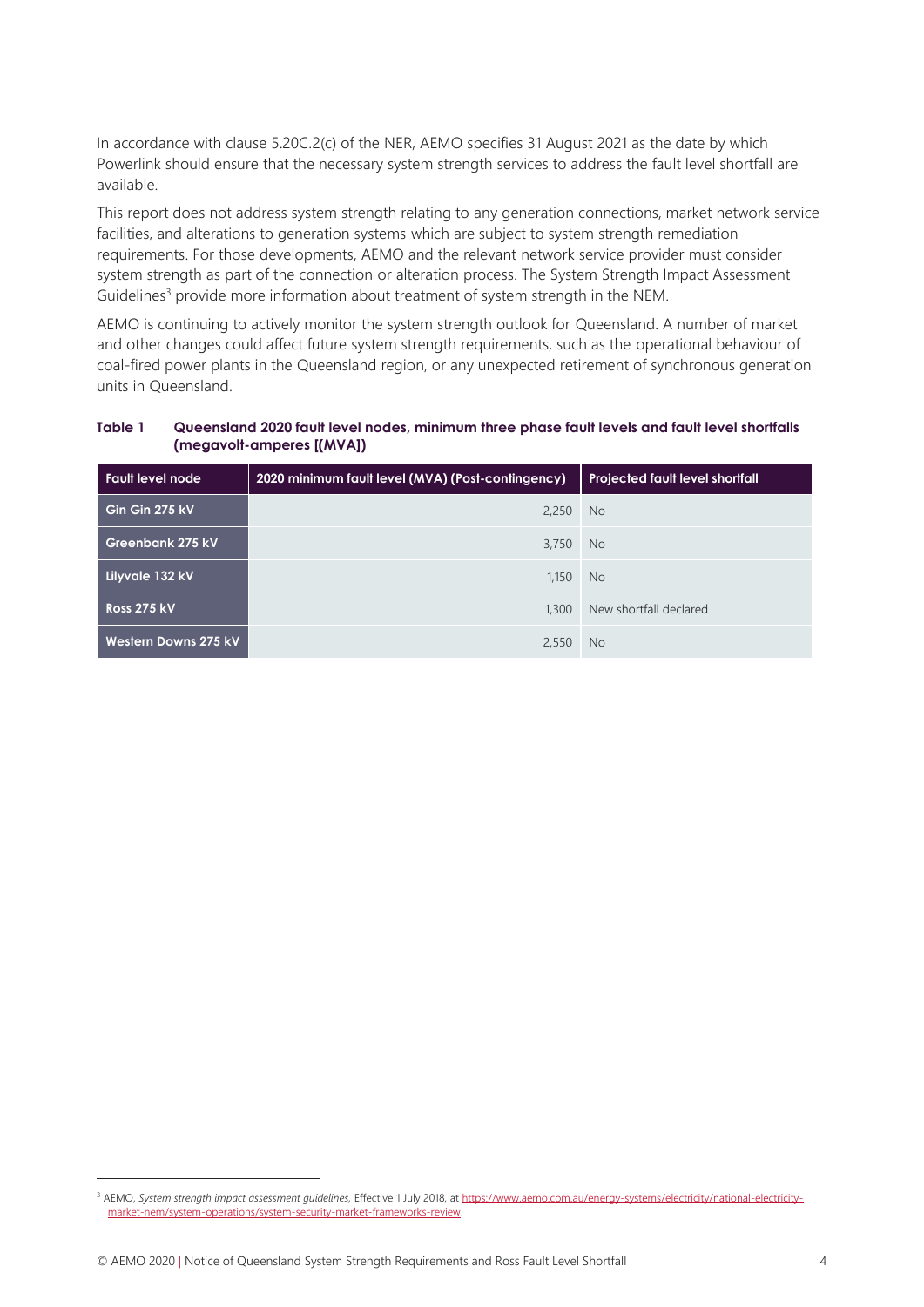## **Contents**

|      | $\mathbf{3}$<br><b>Executive summary</b>            |                  |
|------|-----------------------------------------------------|------------------|
| 1.   | <b>Background</b>                                   | $\boldsymbol{6}$ |
| 2.   | Revised system strength requirements                | 7                |
| 3.   | System strength outlook for Queensland              | 9                |
| 3.1  | Projected fault levels                              | 9                |
| 3.2  | Fault level shortfall assessment                    | 12               |
| 4.   | <b>Next steps</b>                                   | 13               |
| A1.  | PSCAD modelling and study setup                     | 14               |
| A1.1 | Contingencies considered in the studies             | 14               |
| A1.2 | Assessment methodology                              | 15               |
| A1.3 | Minimum three phase fault level requirement at Ross | 16               |

## **Tables**

| Table 1<br>Queensland 2020 fault level nodes, minimum three phase fault levels and fault |                                                             |                |
|------------------------------------------------------------------------------------------|-------------------------------------------------------------|----------------|
|                                                                                          | level shortfalls (megavolt-amperes [(MVA])                  | $\overline{4}$ |
| Table 2                                                                                  | Fault level nodes for Queensland region                     | 8              |
| Table 3                                                                                  | 2020 fault level nodes and minimum three phase fault levels | 8              |
| Table 4                                                                                  | Ross node projected system strength shortfall to 2025       | 13             |

## **Figures**

| Figure 1 | Queensland system strength (fault level) requirements      | 9  |
|----------|------------------------------------------------------------|----|
| Figure 2 | Projected Gin Gin 275 kV fault level duration curves       | 10 |
| Figure 3 | Projected Greenbank 275 kV fault level duration curves     | 10 |
| Figure 4 | Projected Lilyvale 132 kV fault level duration curves      | 11 |
| Figure 5 | Projected Ross 275 kV fault level duration curves          | 11 |
| Figure 6 | Projected Western Downs 275 kV fault level duration curves | 12 |
| Figure 7 | Example of North Queensland voltage oscillations           | 15 |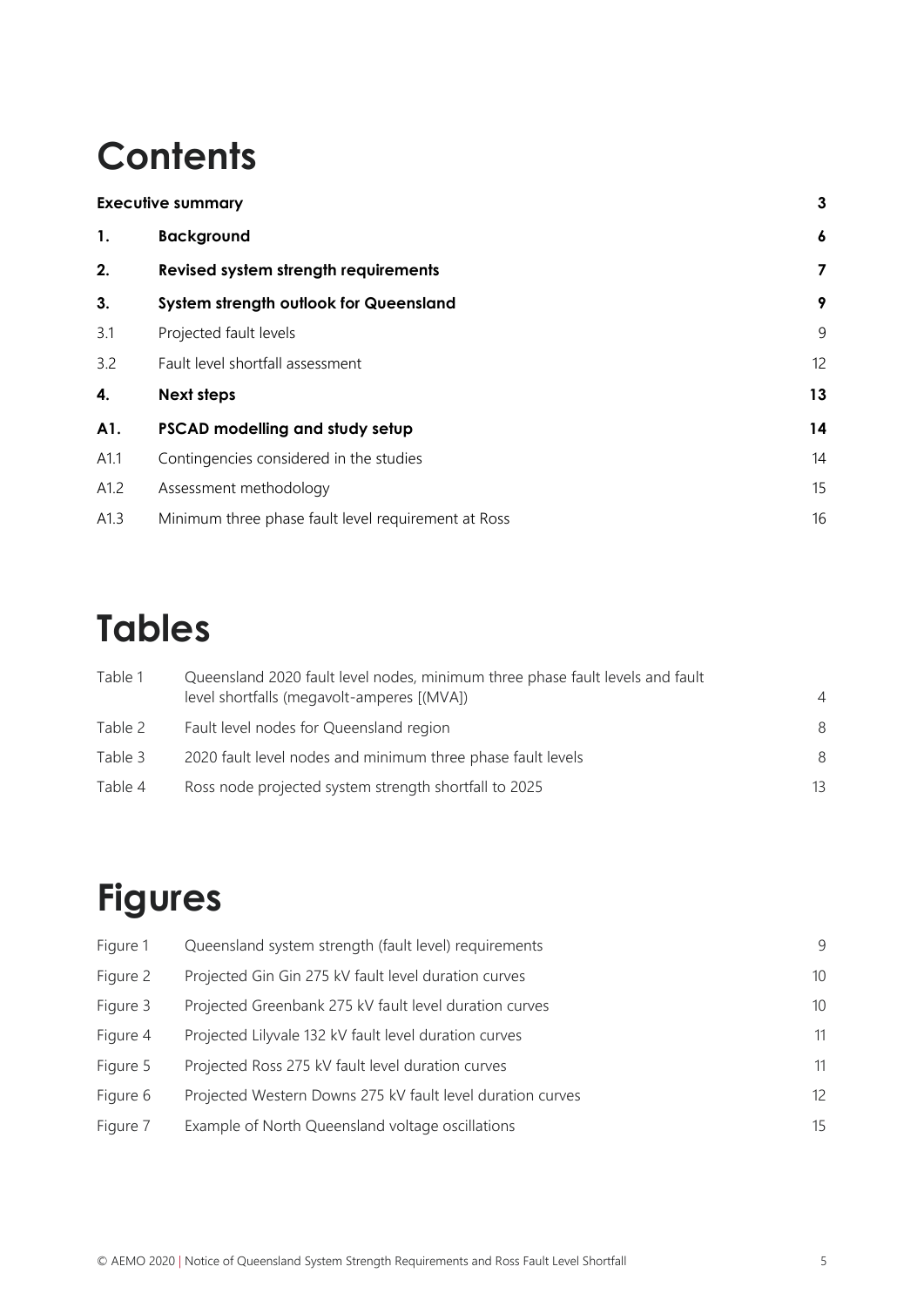# <span id="page-5-0"></span>**1. Background**

On 19 September 2017, the Australian Energy Market Commission (AEMC) introduced new rules in the National Electricity Rules (NER) for managing system strength<sup>4</sup>. Under rule 5.20C:

- AEMO must determine where the fault level nodes are in each region, plus the minimum three phase fault levels and any projected fault level shortfalls at those fault level nodes.
- Transmission network service providers (TNSPs) or jurisdictional planning bodies, as the System Strength Service Providers for each region, are responsible for procuring system strength services to meet a fault level shortfall declared by AEMO.
- These services must be made available by a date nominated by AEMO which is at least 12 months from the declaration of the shortfall, unless an earlier date is agreed with the System Strength Service Provider.

In Queensland, Powerlink is the responsible System Strength Service Provider in its capacity as Queensland transmission TNSP and jurisdictional planning body.

In July 2018, AEMO published the *System Strength Requirements Methodology and System Strength Requirements & Fault Level Shortfalls<sup>5</sup>* , followed in December 2018 by the 2018 *National Transmission Network*  Development Plan (NTNDP)<sup>6</sup>. These reports included initial assessments of system strength requirements across the National Electricity Market (NEM) and identified no immediate shortfalls for Queensland.

AEMO considers system strength as part of its ongoing national transmission planning work. This work has revealed a need to determine changes to the system strength requirements in Queensland.

In this document, AEMO is publishing these requirements for 2020 and its current assessment of fault level shortfalls in Queensland for the five-year outlook to 2024-25. AEMO publishes this document under clauses 5.20C.1 and 5.20C.2 of the NER. This document has been prepared consistent with clause 5.20.6 of the draft Integrated System Plan (ISP) Rules<sup>7</sup>.

## **Evolving power system needs**

In recent years, significant new inverter-based generation resources have been connected to parts of the long and weakly interconnected North Queensland network. Power system security relies on many services that have historically been provided by thermal synchronous generation. New technologies and approaches to these services will be required as the power system continues to transform.

The outlook for system strength is expected to change as the Queensland power system continues to transform. This document declares a fault level shortfall at the newly-determined Ross fault level node in North Queensland. Additional shortfalls may be declared as AEMO continues to study the power system.

## **Treatment of system strength**

System strength is the ability of the power system to maintain the voltage waveform at any given location, with and without a disturbance<sup>8</sup>. This includes resisting changes in the magnitude, phase angle, and shape of the voltage waveform.

5 AEMO, System Strength Requirements Methodology and System Strength Requirements and Shortfalls, July 2018, a[t https://www.aemo.com.au/-/media/Files/](https://www.aemo.com.au/-/media/Files/Electricity/NEM/Security_and_Reliability/System-Security-Market-Frameworks-Review/2018/System_Strength_Requirements_Methodology_PUBLISHED.pdf) [Electricity/NEM/Security\\_and\\_Reliability/System-Security-Market-Frameworks-Review/2018/System\\_Strength\\_Requirements\\_Methodology\\_PUBLISHED.pdf.](https://www.aemo.com.au/-/media/Files/Electricity/NEM/Security_and_Reliability/System-Security-Market-Frameworks-Review/2018/System_Strength_Requirements_Methodology_PUBLISHED.pdf)

<sup>4</sup> AEMC, *Managing power system fault levels*, accessed March 2020, a[t https://www.aemc.gov.au/rule-changes/managing-power-system-fault-levels.](https://www.aemc.gov.au/rule-changes/managing-power-system-fault-levels)

<sup>6</sup> AEMO, *2018 National Transmission Network Development Plan*, December 2018, a[t https://www.aemo.com.au/energy-systems/major](https://www.aemo.com.au/energy-systems/major-publications/integrated-system-plan-isp/national-transmission-network-development-plan-ntndp)[publications/integrated-system-plan-isp/national-transmission-network-development-plan-ntndp.](https://www.aemo.com.au/energy-systems/major-publications/integrated-system-plan-isp/national-transmission-network-development-plan-ntndp)

<sup>7</sup> Energy Security Board, *Consultation on Draft ISP Rules*, November 2019, a[t http://www.coagenergycouncil.gov.au/publications/consultation-draft-isp-rules.](http://www.coagenergycouncil.gov.au/publications/consultation-draft-isp-rules)

<sup>8</sup> AEMO, *System strength in the NEM explained,* March 2020, a[t https://aemo.com.au/-/media/files/electricity/nem/system-strength-explained.pdf?la=en.](https://aemo.com.au/-/media/files/electricity/nem/system-strength-explained.pdf?la=en)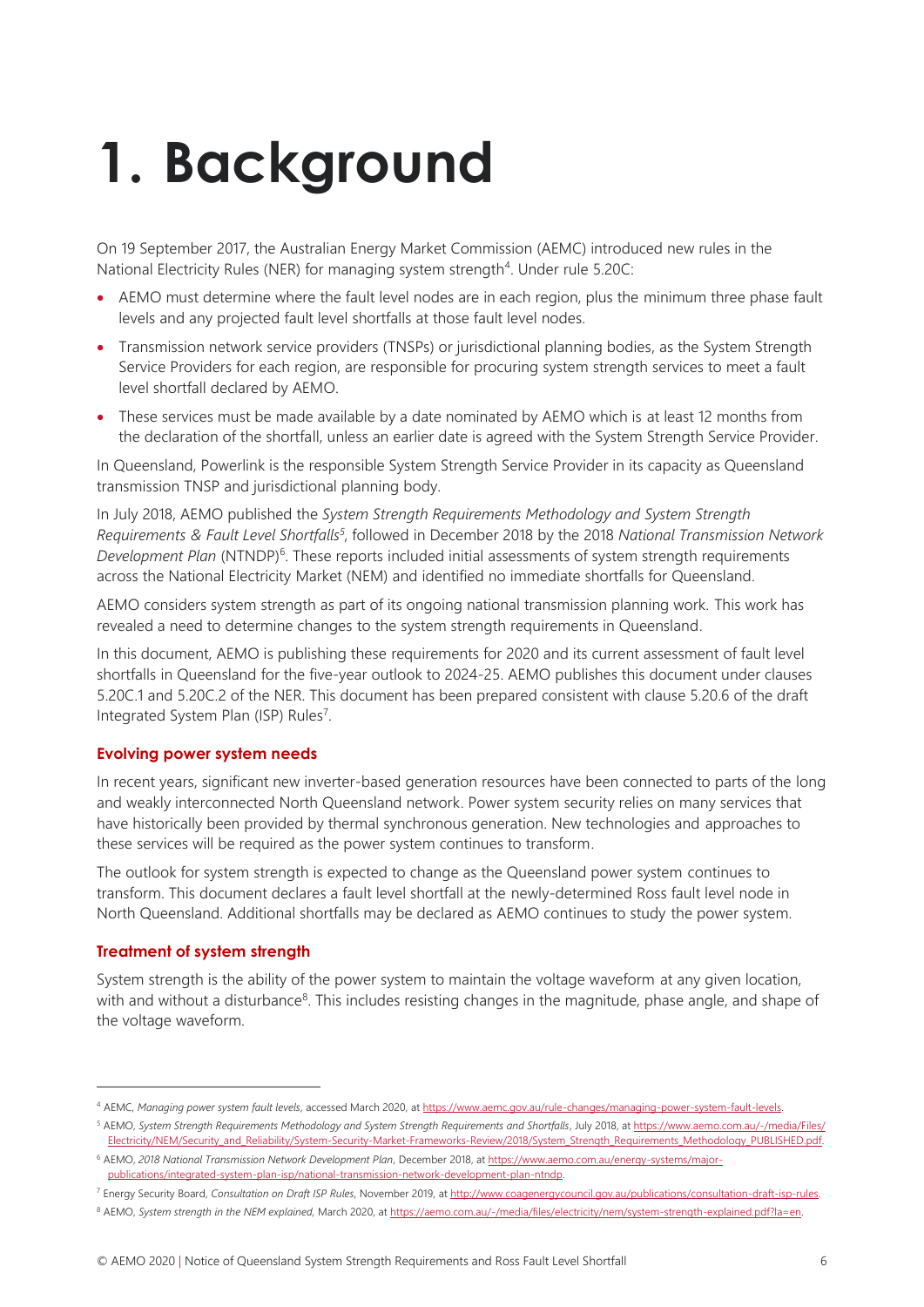A strong voltage waveform enables inverter-based resources connected to the power system to remain stable under normal conditions and to return to a steady state condition following a system disturbance.

System strength can be considered low in areas with low levels of available fault current. Presently, areas with increasing volumes of inverter-based generation require more available fault level to enable stable operation to be maintained. It is envisaged that future technology improvements will enhance inverter-based resources' capability in this regard.

The increasing integration of inverter-based resources across the NEM has implications for the engineering design of the future transmission system. As clusters of inverter-based resources connect in proximity, they are now required to remediate their impact on system strength. In addition, TNSPs are required to ensure a minimum level of fault current is always available at each fault level node across their networks, in accordance with the system strength requirements determined by AEMO.

## **Division of responsibilities for provision of system strength**

In the NEM, the division of responsibilities for the provision of system strength is as follows:

- AEMO is required to determine the location and system strength requirements of fault level nodes across the NEM and identify whether a shortfall is likely to exist at any node in the future. For each fault level node, the minimum three phase fault level is determined and used as the basis for assessing system strength.
- The regional TNSP responsible for planning and directing augmentation of the electricity transmission network is required to ensure that system strength services are available to address any fault level shortfall declared by AEMO at a fault level node. In declaring a shortfall, AEMO nominates the date for which the regional TNSP should make adequate system strength services available.
- Generators subject to the system strength remediation requirements must implement or fund system strength remediation, if necessary, to ensure that its connection (or altered connection) does not have an adverse impact on system strength. This is assessed in accordance with AEMO's *Interim System Strength Impact Assessment Guidelines*<sup>9</sup> and *System Strength Impact Assessment Guidelines*<sup>10</sup> as relevant.

## <span id="page-6-0"></span>**2. Revised system strength requirements**

AEMO has applied the *System Strength Requirements Methodology*<sup>11</sup> to determine the system strength requirements for the Queensland region as at March 2020. In summary, a new fault level node is determined at Ross 275 kilovolt (kV) bus, the Nebo 275 kV bus is no longer a fault level node, and an updated set of minimum three phase fault levels are calculated for each node.

## **Fault level nodes**

The fault level nodes for Queensland remain the same as those determined in 2018, except for the replacement of the Nebo 275 kV node with the Ross 275 kV node. The fault level nodes are listed in Table 2.

<sup>9</sup> AEMO, *Interim System Strength Impact Assessment guidelines*, November 2017, a[t https://aemo.com.au/-/media/files/electricity/nem/](https://aemo.com.au/-/media/files/electricity/nem/‌security_and_reliability/interim-system-strength-impact-assessment-guidelines-published.pdf) [security\\_and\\_reliability/interim-system-strength-impact-assessment-guidelines-published.pdf.](https://aemo.com.au/-/media/files/electricity/nem/‌security_and_reliability/interim-system-strength-impact-assessment-guidelines-published.pdf)

<sup>&</sup>lt;sup>10</sup> AEMO, System Strength Impact Assessment Guidelines, Effective 1 July 2018, a[t https://www.aemo.com.au/energy-systems/electricity/national-electricity](https://www.aemo.com.au/energy-systems/electricity/national-electricity-market-nem/system-operations/system-security-market-frameworks-review)[market-nem/system-operations/system-security-market-frameworks-review.](https://www.aemo.com.au/energy-systems/electricity/national-electricity-market-nem/system-operations/system-security-market-frameworks-review) 

<sup>11</sup> AEMO, *System Strength Requirements Methodology,* July 2018, a[t https://www.aemo.com.au/energy-systems/electricity/national-electricity-market](https://www.aemo.com.au/energy-systems/electricity/national-electricity-market-nem/system-operations/system-security-market-frameworks-review)[nem/system-operations/system-security-market-frameworks-review.](https://www.aemo.com.au/energy-systems/electricity/national-electricity-market-nem/system-operations/system-security-market-frameworks-review)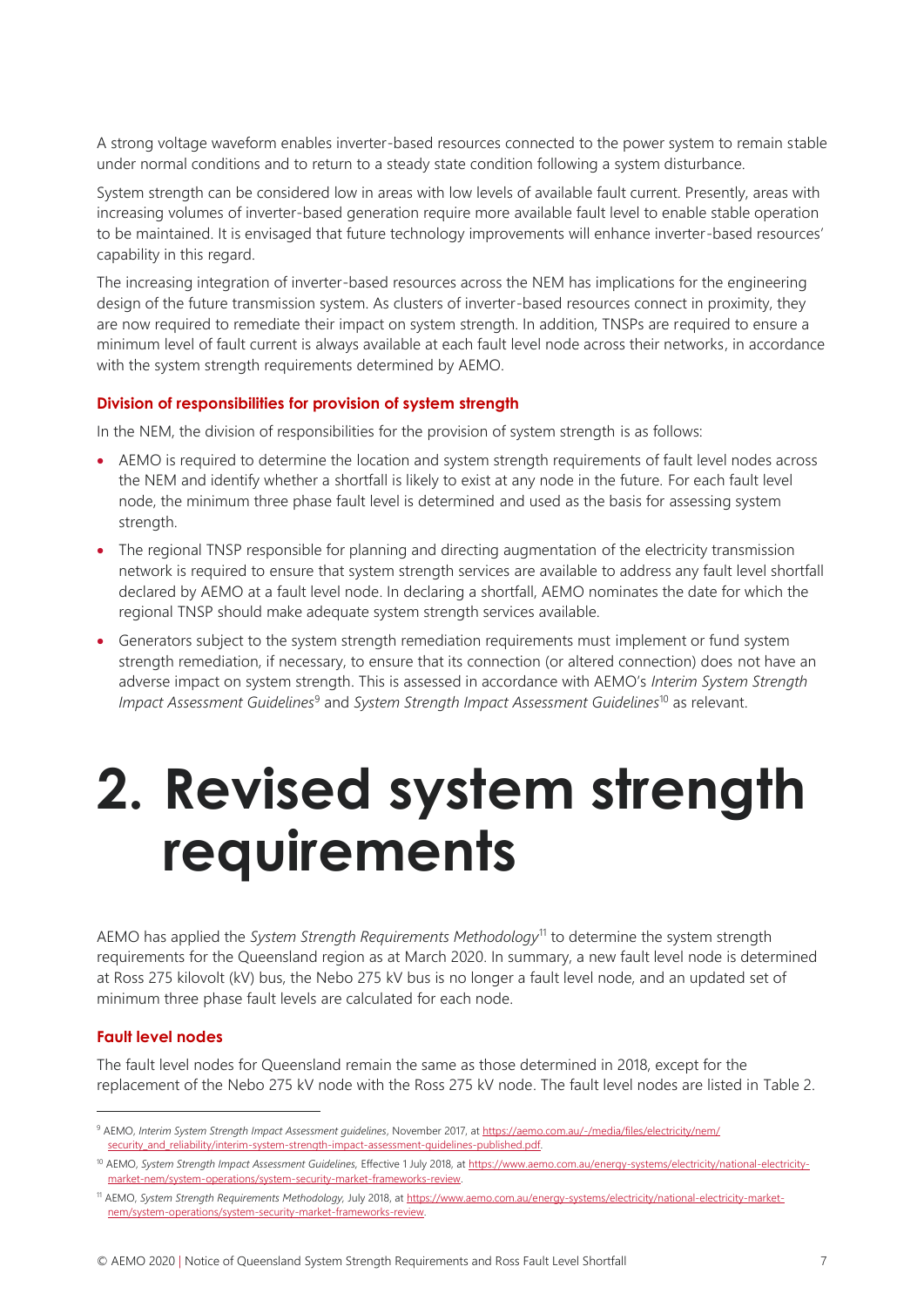The Ross 275 kV node is now considered to be a better representation for system strength conditions in North Queensland compared to the Nebo 275 kV node, because it:

- is electrically closer to the smaller gas-fired and hydro synchronous generation in North Queensland, and
- has a higher level of inverter-connected generation connections nearby.

<span id="page-7-0"></span>**Table 2 Fault level nodes for Queensland region**

| <b>Fault level nodes class</b>                                            | <b>Fault level node</b>                |
|---------------------------------------------------------------------------|----------------------------------------|
| Metropolitan load centre                                                  | Greenbank 275 kV                       |
| Synchronous generation centre                                             | Western Downs 275 kV<br>Gin Gin 275 kV |
| Areas with high inverter-connected <sup>A</sup> (asynchronous) generation | <b>Ross 275 kV</b><br>Lilyvale 132 kV  |
| Areas electrically remote from synchronous generation                     | <b>Ross 275 kV</b><br>Lilyvale 132 kV  |

A. The 2018 System Strength Methodology refers to this class as 'areas with high asynchronous generation connection/interest'. The term "inverter-connected" is used here for clarity and to align with other AEMO documentation. The meaning and interpretation of the class has not changed since the publication of the 2018 methodology.

## **Minimum three phase fault levels**

The 2020 minimum three phase fault levels have been determined for all of the Queensland fault level nodes. AEMO carried out detailed electromagnetic transient (EMT) analysis to determine these system strength requirements for the Queensland region, using the study inputs and assumptions detailed in Appendix [A1.](#page-13-0) Using the outcomes from these studies (for example, minimum required synchronous generator combinations), AEMO calculated a new minimum three phase fault level of 1,300 megavolt-amperes (MVA) at the Ross 275 kV fault level node.

The updated minimum three phase fault levels for the Queensland fault level nodes are provided in Table 3 and Figure 1 below.

<span id="page-7-1"></span>

| Table 3 | 2020 fault level nodes and minimum three phase fault levels |  |  |
|---------|-------------------------------------------------------------|--|--|
|---------|-------------------------------------------------------------|--|--|

| <b>Region</b> | <b>Fault level node</b> | 2020 minimum fault level (MVA) (Post-contingency) |
|---------------|-------------------------|---------------------------------------------------|
| Queensland    | Gin Gin 275 kV          | 2,250                                             |
|               | Greenbank 275 kV        | 3,750                                             |
|               | Lilyvale 132 kV         | 1,150                                             |
|               | <b>Ross 275 kV</b>      | 1,300                                             |
|               | Western Downs 275 kV    | 2,550                                             |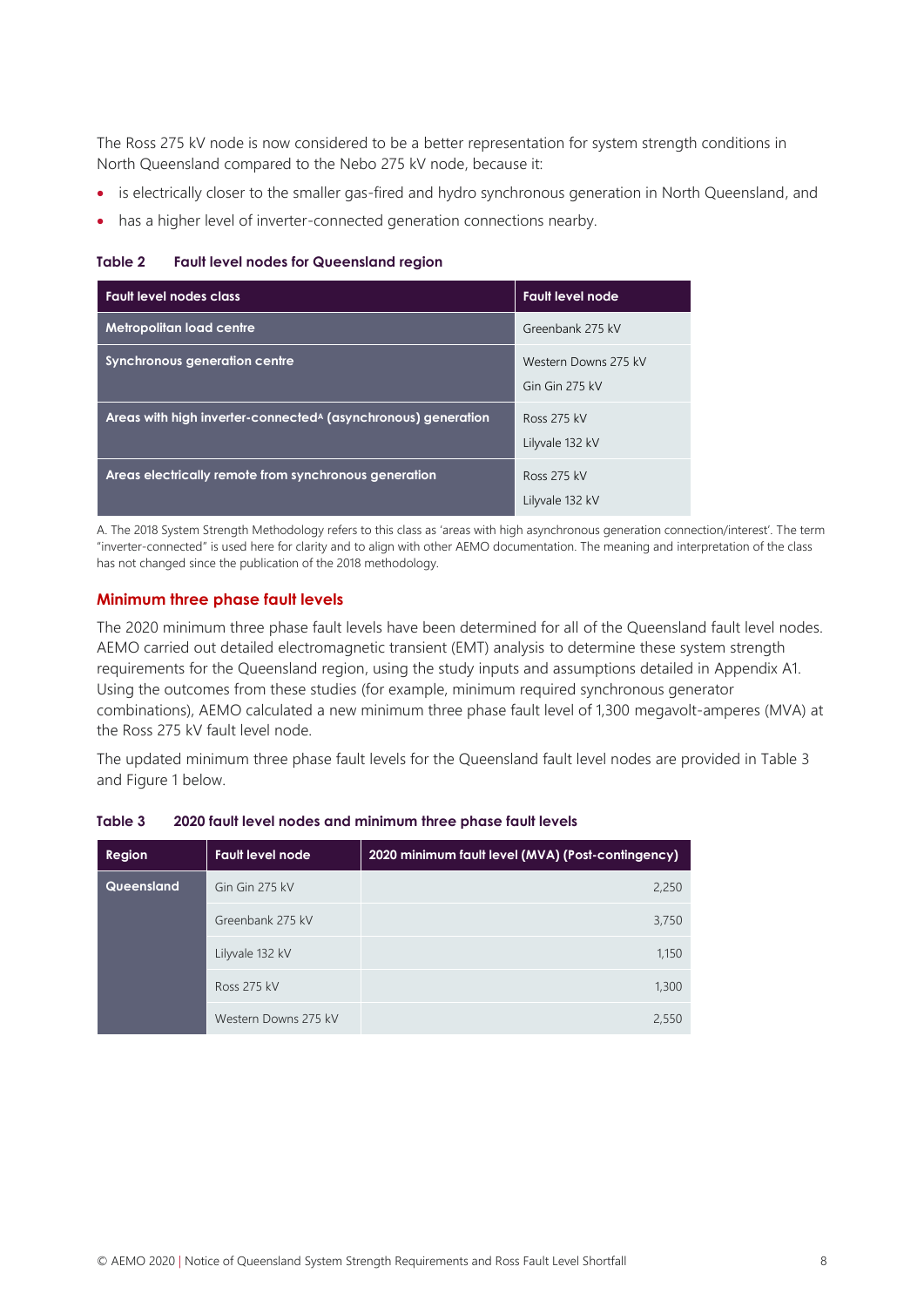

## <span id="page-8-2"></span>**Figure 1 Queensland system strength (fault level) requirements**

## <span id="page-8-0"></span>**3. System strength outlook for Queensland**

This chapter sets out AEMO's system strength outlook for Queensland. Section [3.1](#page-8-1) provides the projected fault levels for each node for the five-year outlook. Section [3.2](#page-11-0) provides AEMO's assessment of any projected fault level shortfalls, finding that a new fault level shortfall exists now for the Ross node.

## <span id="page-8-1"></span>3.1 Projected fault levels

Figures 2 to 6 show the fault level requirement and projected fault levels for each of the fault level nodes in the Queensland region.

Fault levels have been projected by using the dispatch outcomes from the Draft 2020 *Integrated System Plan* (ISP) Central scenario market modelling results<sup>12</sup>. Projections for industrial load consumption, embedded generation uptake, and utility-scale generation operational behaviour are subject to significant uncertainty.

© AEMO 2020 | Notice of Queensland System Strength Requirements and Ross Fault Level Shortfall 9

<sup>&</sup>lt;sup>12</sup> The 2020 draft ISP and supporting documents are a[t https://www.aemo.com.au/energy-systems/major-publications/integrated-system-plan-isp.](https://www.aemo.com.au/energy-systems/major-publications/integrated-system-plan-isp)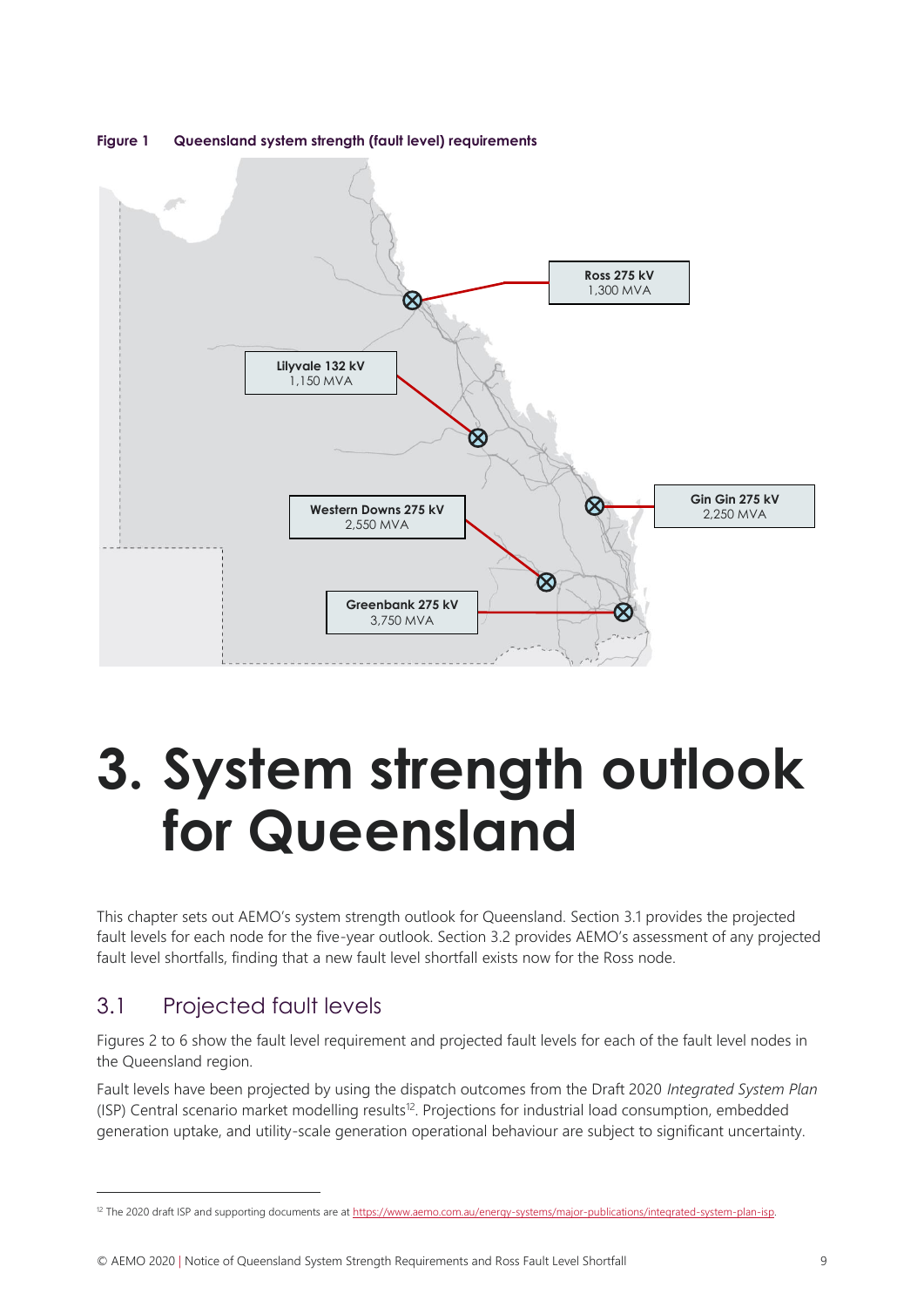

<span id="page-9-0"></span>**Figure 2 Projected Gin Gin 275 kV fault level duration curves**

<span id="page-9-1"></span>

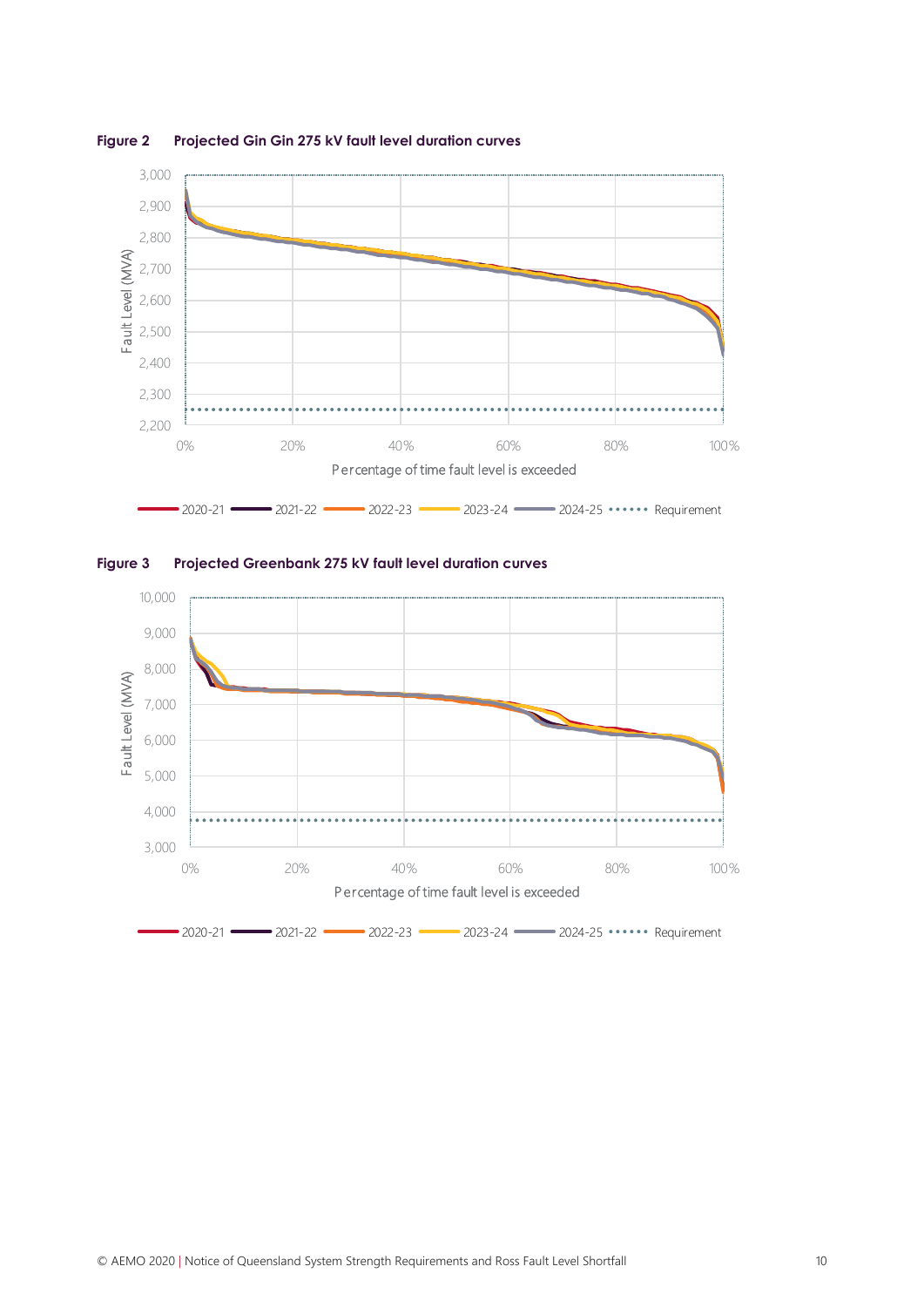

#### <span id="page-10-0"></span>**Figure 4 Projected Lilyvale 132 kV fault level duration curves**



### <span id="page-10-1"></span>**Figure 5 Projected Ross 275 kV fault level duration curves**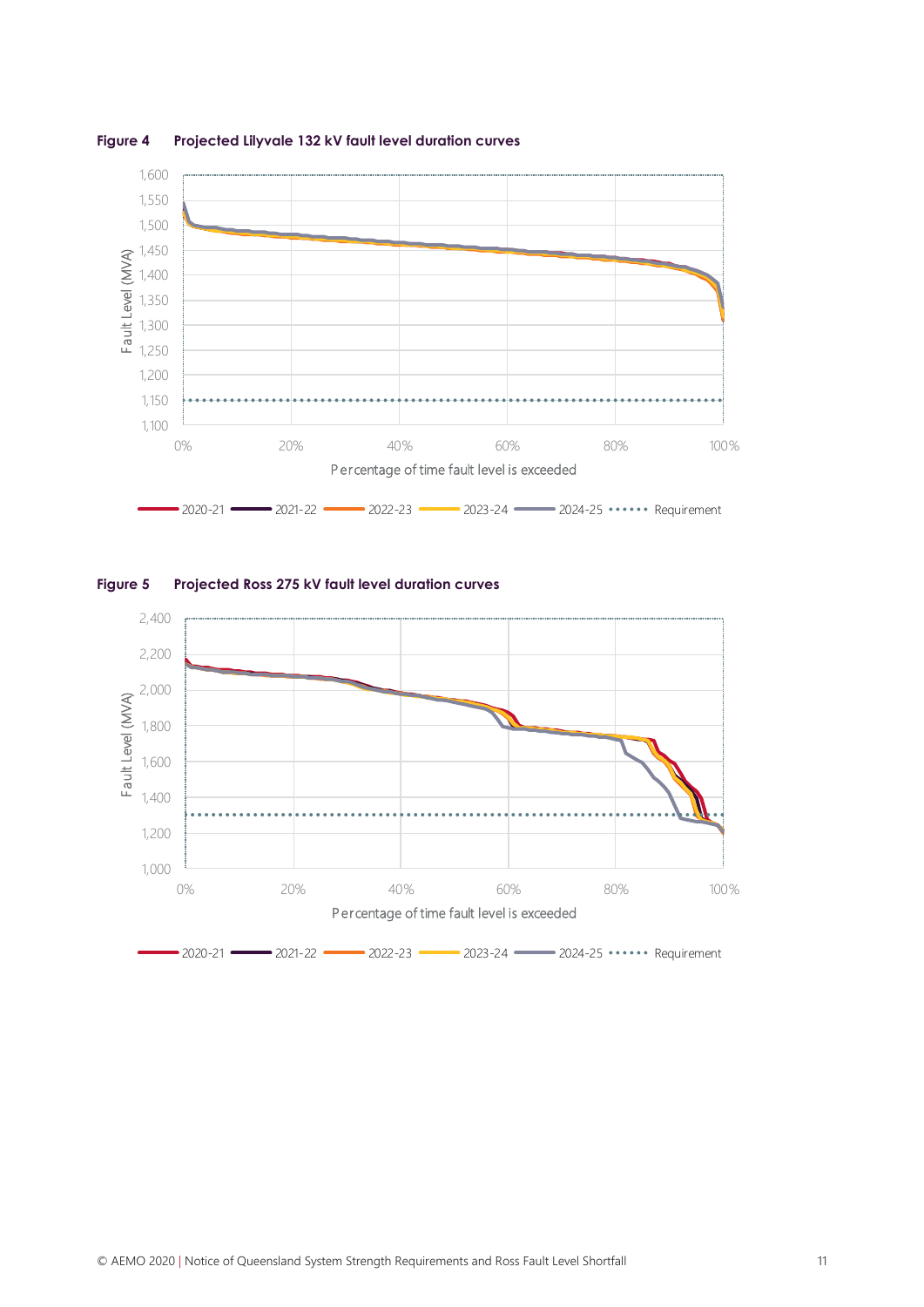

<span id="page-11-1"></span>**Figure 6 Projected Western Downs 275 kV fault level duration curves**

## <span id="page-11-0"></span>3.2 Fault level shortfall assessment

## **Ross 275 kV node**

Based on the fault level projections in Section [3.1,](#page-8-1) AEMO assesses there is an immediate 90 MVA fault level shortfall at the Ross 275 kV fault level node in North Queensland. Fault levels at Ross are projected to be lower than the minimum three phase fault level requirement for at least 5% of the time. AEMO projects this fault level shortfall at Ross 275 kV will continue beyond 2024-25.

Sufficient system strength is required to ensure the stable operation of inverter-connected resources. Finding system strength services to address the shortfall will require detailed EMT studies in order to appropriately consider the complex interactions between various power system plant and their impact on system strength. These studies will need to account for uncertainty and variability by identifying an appropriate operating margin to be incorporated in the delivery of the system security services, in line with industry best practice and in agreement with AEMO.

Consistent with the NER this shortfall declaration considers system intact operating conditions. Prior outages of network elements can be dealt with by applying constraints on the output of inverter-based generation.

[Table 4](#page-12-1) provides the details of the Ross node projected fault level shortfall.

## **Other fault level nodes**

Based on the fault level projections in Section [3.1,](#page-8-1) AEMO has not identified shortfalls at the other Queensland fault level nodes.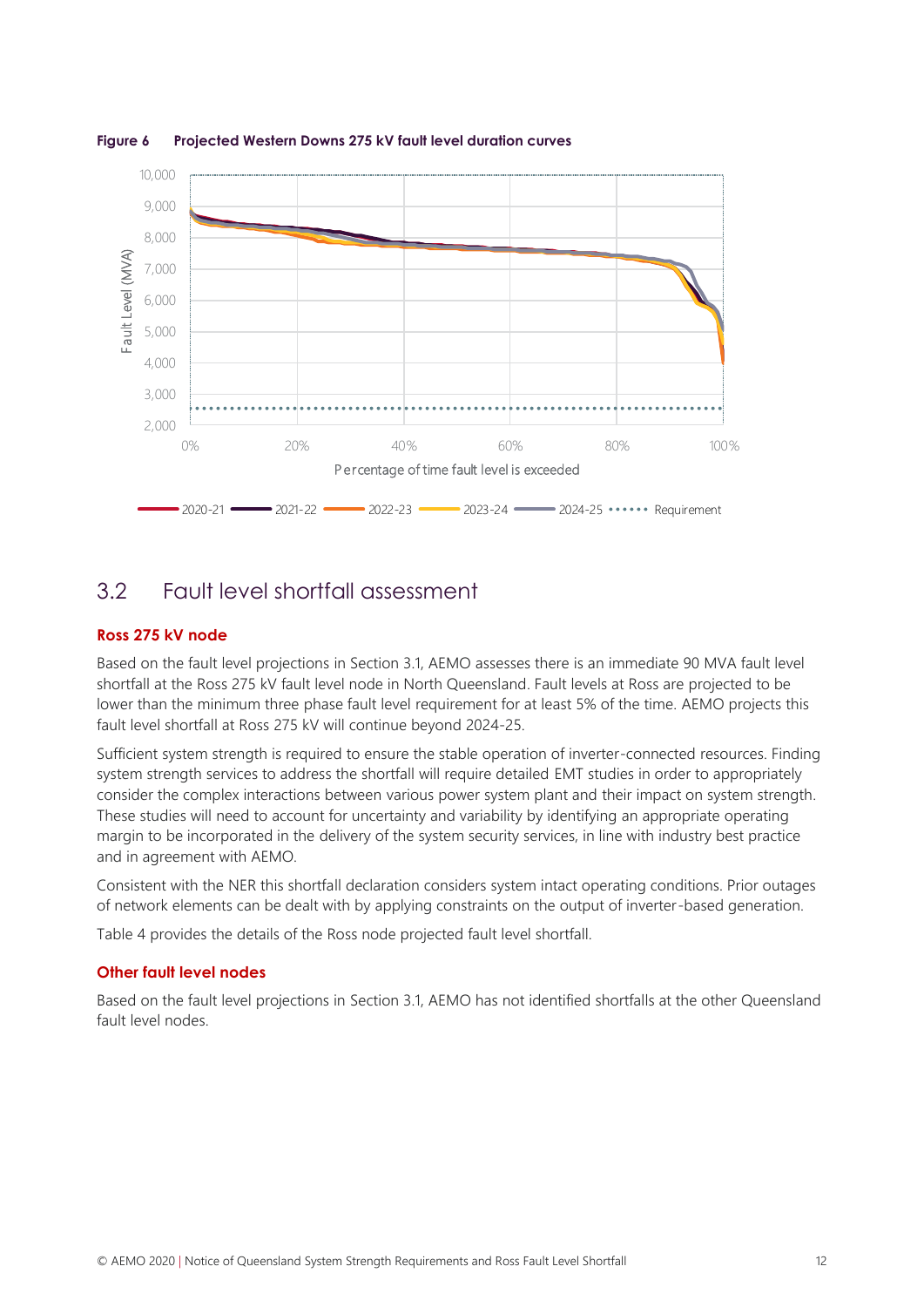#### <span id="page-12-1"></span>**Table 4 Ross node projected system strength shortfall to 2025**

| <b>Financial year</b> | Ross 275 kV node fault level shortfall (MVA) |
|-----------------------|----------------------------------------------|
| 2020-21               | 90                                           |
| 2021-22               | 90                                           |
| 2022-23               | 90                                           |
| 2023-24               | 90                                           |
| 2024-25               | 90                                           |

Notes:

- 1. This shortfall has been calculated on the assumption that the available fault level at the Ross 275 kV bus will need to be at or above the minimum three phase fault level (post-contingency) for 99% of the time.
- 2. This shortfall is based on one projection of future fault level requirements over the five-year horizon and a specific set of modelling assumptions, and may not account for the impact of changes in the underlying network.
- 3. In order to ensure system strength requirements are met at the Ross node, an appropriate operating margin would need to be considered and incorporated, in line with industry best practice and in agreement with AEMO.

## <span id="page-12-0"></span>**4. Next steps**

#### **Date for resolution**

Under NER clause 5.20C.2(c)(2), AEMO is required to publish and notify the date by which the System Strength Service Provider must ensure the availability of system strength services to address the fault level shortfall.

AEMO has asked Powerlink to make system strength services available to address the fault level shortfall at Ross 275 kV bus at the earliest practicable opportunity. Powerlink and AEMO have agreed that the services should be in place by 31 August 2021.

#### **Responsibility for resolution**

The local TNSP, Powerlink, is responsible for ensuring that the system strength services are made available to address the shortfall.

#### **Ongoing monitoring**

This assessment of a fault level shortfall at the Ross node has been completed with present models available to AEMO and known parameters as of 3 April 2020.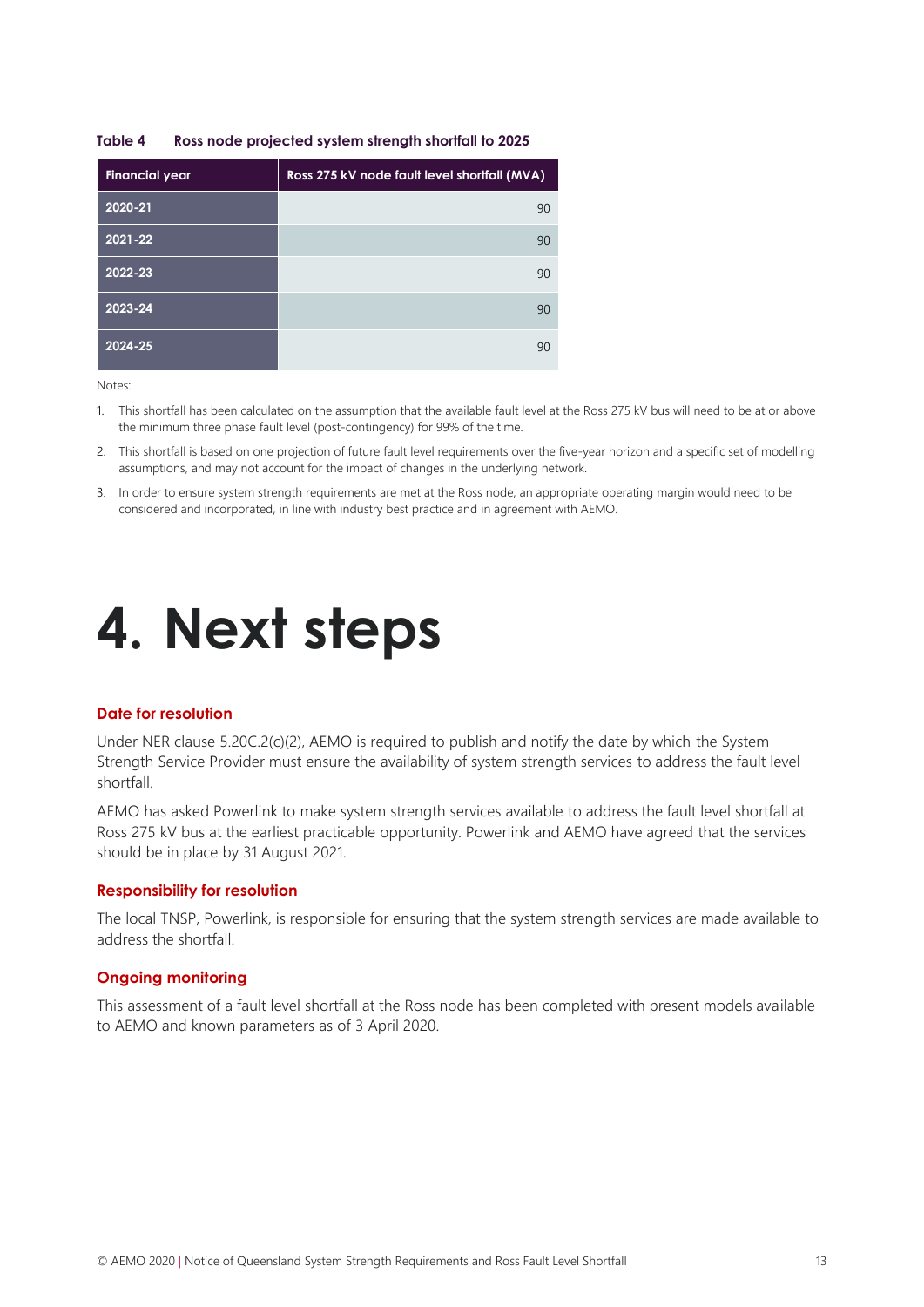# <span id="page-13-0"></span>**A1. PSCAD modelling and study setup**

AEMO has conducted EMT studies of the Queensland power system using the PSCAD product. This modelling includes detailed models of synchronous generators from major coal-fired, gas-fired, and hydro power stations in Queensland. Only inverter-based plants not subject to the system strength remediation requirements were considered in this requirement determination.

The sections below detail the contingencies considered in the studies, the assessment methodology for the studies and the ultimate finding about minimum three phase fault level at the Ross 275 kV bus.

## <span id="page-13-1"></span>A1.1 Contingencies considered in the studies

Screening of North and Central Queensland credible contingencies for transmission lines, generators and flexible alternating current transmission devices (FACTS) were performed. From this screen, it was identified that the worst-case contingency could vary, dependent on synchronous machine dispatch. As such, the fault screening was repeated periodically, but the following were the most frequent worst-case contingencies and were the focus of the system strength assessment of the North Queensland network.

- Contingency 1 Two phase to ground fault (2ph-G) and disconnection of Broadsound Stanwell 275 kV line, cleared within primary protection time.
- Contingency 2 Two phase to ground fault (2ph-G) and disconnection of Nebo Strathmore 275 kV line, cleared within primary protection time.
- Contingency 3 Two phase to ground fault (2ph-G) and disconnection of Ross Static Var Compensator (SVC), cleared within primary protection time.
- Contingency 4 Two phase to ground fault (2ph-G) and disconnection of Strathmore SVC, cleared within primary protection time.
- Contingency 5 Two phase to ground fault (2ph-G) and disconnection of Kareeya Power Station units 2 and 4 due to 132 kV transformer trip, cleared within primary protection time.
- Contingency 6 Two phase to ground fault (2ph-G) and disconnection of Townsville Power Station line, if Townsville Power Station is in service, cleared within primary protection time.
- Contingency 7 Two phase to ground fault (2ph-G) and disconnection of Mount Stuart Power Station line, if Mount Stuart Power Station is in service, cleared within primary protection time.

A full-scale EMT model of the entire Queensland network was developed and used to study the North Queensland system strength. As some network phenomena can propagate significant distances, South and Central Queensland network and generation was also represented. This revealed that Central Queensland synchronous generators have a significant impact on system strength and required fault levels at the Ross node.

## **Success criteria**

The success criteria used in the fault level shortfall assessment studies are outlined below.

• Generators, as well as Queensland to New South Wales interconnectors, remain online.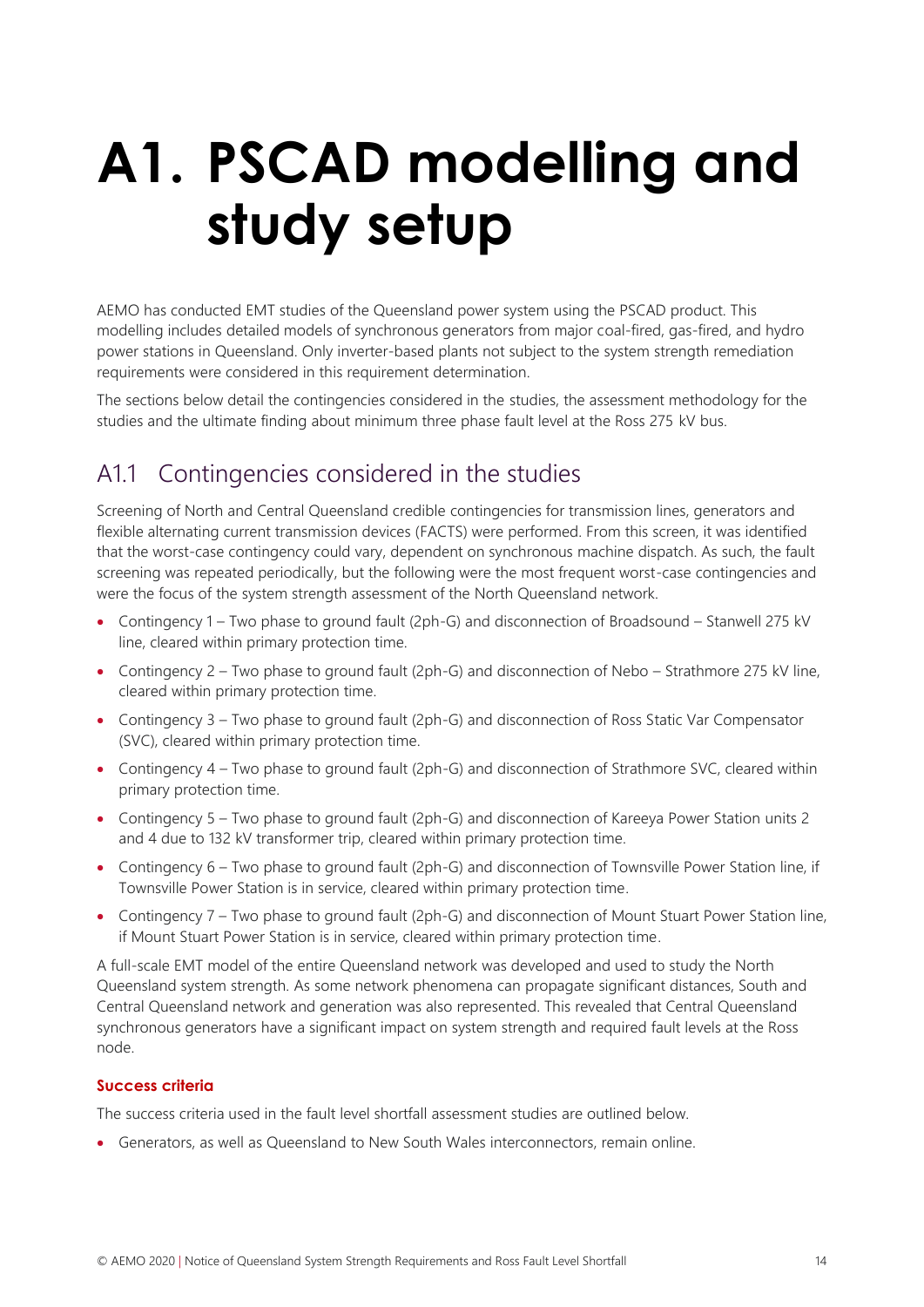- All online generators return to steady-state conditions<sup>13</sup> following fault clearance.
- The power system frequency is restored to within the normal operating frequency band (49.85-50.15 hertz  $[Hz]$ ).
- Post fault voltage oscillations are adequately damped.

## **Manifestation of low system strength at Ross**

AEMO's large-scale power system stability analysis identified the risk of voltage oscillations following a single credible contingency in North Queensland under system intact conditions. For such a contingency, the magnitude and duration of the oscillations exceed allowable stability limits under the NER and power system stability guidelines, and network standards for quality of supply. An example of these voltage oscillations is illustrated in Figure 7.



### <span id="page-14-1"></span>**Figure 7 Example of North Queensland voltage oscillations**

## <span id="page-14-0"></span>A1.2 Assessment methodology

## A1.2.1 Determine minimum synchronous generation

To determine the size of the required fault level and therefore the fault level shortfall, different synchronous machine options were considered in North Queensland, in addition to a combination of synchronous generators in Central Queensland.

## A1.2.2 Successful synchronous machine scenarios

The base case system scenario was set up to include different combinations of synchronous generation in Central and North Queensland, comprising units dispatched more than 99% annually. For each scenario, a range of contingencies were tested (as outlined in A1.1).

Building on the base case, several credible scenarios were developed which modelled additional synchronous machine options. The size and location of the additional synchronous machine options was based on

<sup>&</sup>lt;sup>13</sup> Unless they are tripped as a part of the contingency.